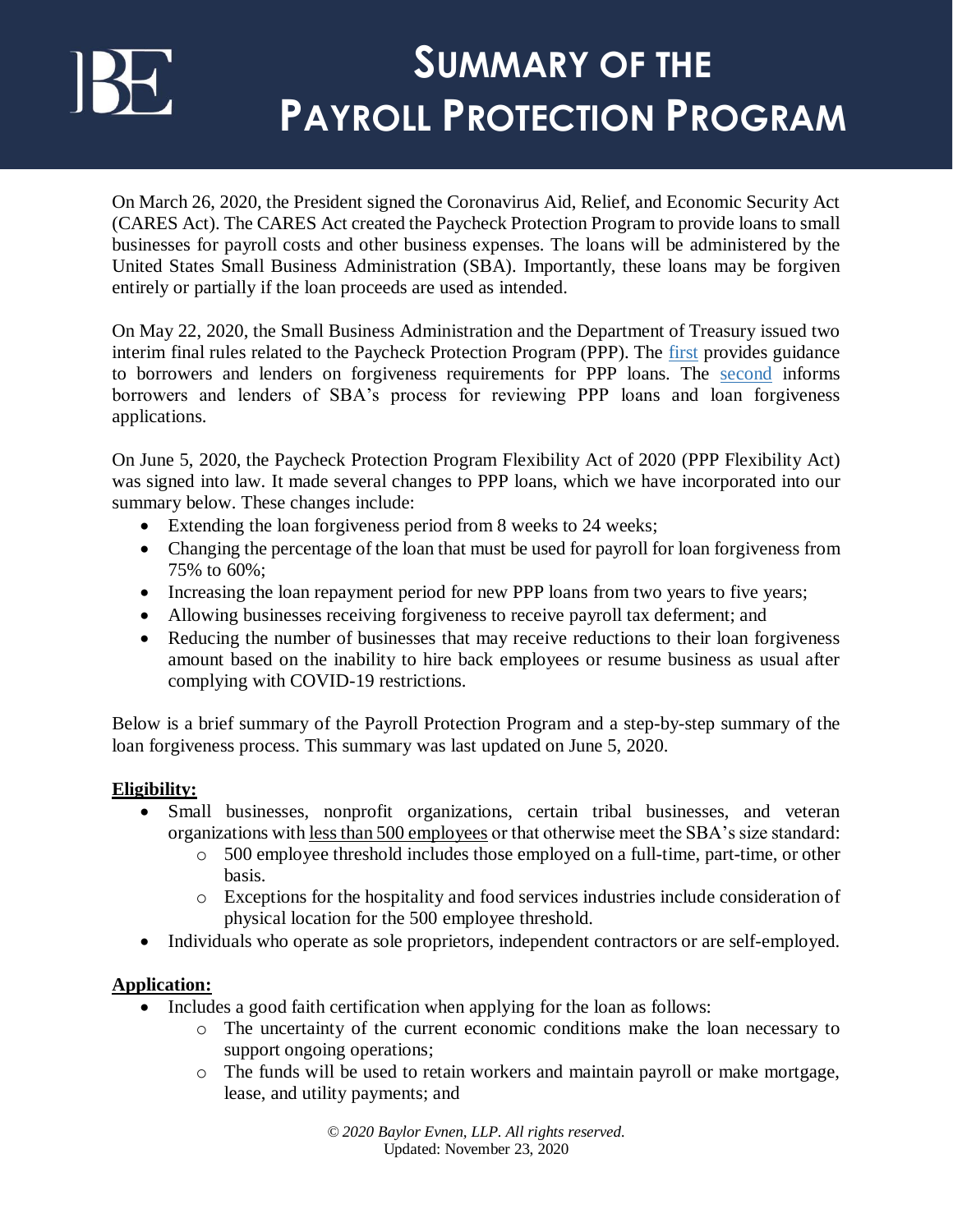- o No other application is pending and you have not received a duplicative loan.
- Businesses that accepted funds of less than \$2 million will be assumed to have performed the required certification concerning the necessity of their loan requests in good faith.
- Identify your payroll costs, mortgage payments, rent payments, and utility payments to prepare the application.

### **Loan Amount and Information:**

- Loan amount can be up to 2.5 times the average monthly payroll costs incurred during the year before the loan is made, not to exceed ten million dollars.
- What are payroll costs?
	- o Employee compensation including salaries, wages, commissions, and tips;
	- o Bonuses;
	- o Hazard pay;
	- o Payment for vacation, parental, family, medical, and sick leave;
	- o Separation payments;
	- o Payment for group health care benefits, including insurance premiums, and retirement benefits;
	- o Retirement benefit payments; and
	- o Employer paid state or local taxes based on compensation.
- What are not payroll costs?
	- o Amounts for an individual employee in excess of \$100,000 annual salary;
	- o Compensation to an employee whose residence is outside the United States; and
	- o Certain payments for tax credits under the Families First Coronavirus Response Act.

### **Loan Terms:**

- What can the loan be used for?
	- o Payroll costs;
	- o Costs for continuation of health care benefits, of group health care benefits, paid leave, and insurance premiums;
	- o Employee salaries, commissions, or other compensations;
	- o Interest payments on any business mortgage obligation on real or personal property that was incurred before February 15, 2020 (but not any prepayment);
	- o Payments on business rent obligations on real or personal property under a lease agreement in force before February 15, 2020;
	- o Utility payments for the distribution of electricity, gas, water, transportation, telephone, or internet access for which service began before February 15, 2020; and
	- o Interest on other debt obligations incurred before February 15, 2020.
- $\bullet$  Interest rate of 1%.
- Maturity date of two years for loans prior to enactment of the PPP Flexibility Act and five years for loans after enactment of the PPP Flexibility Act.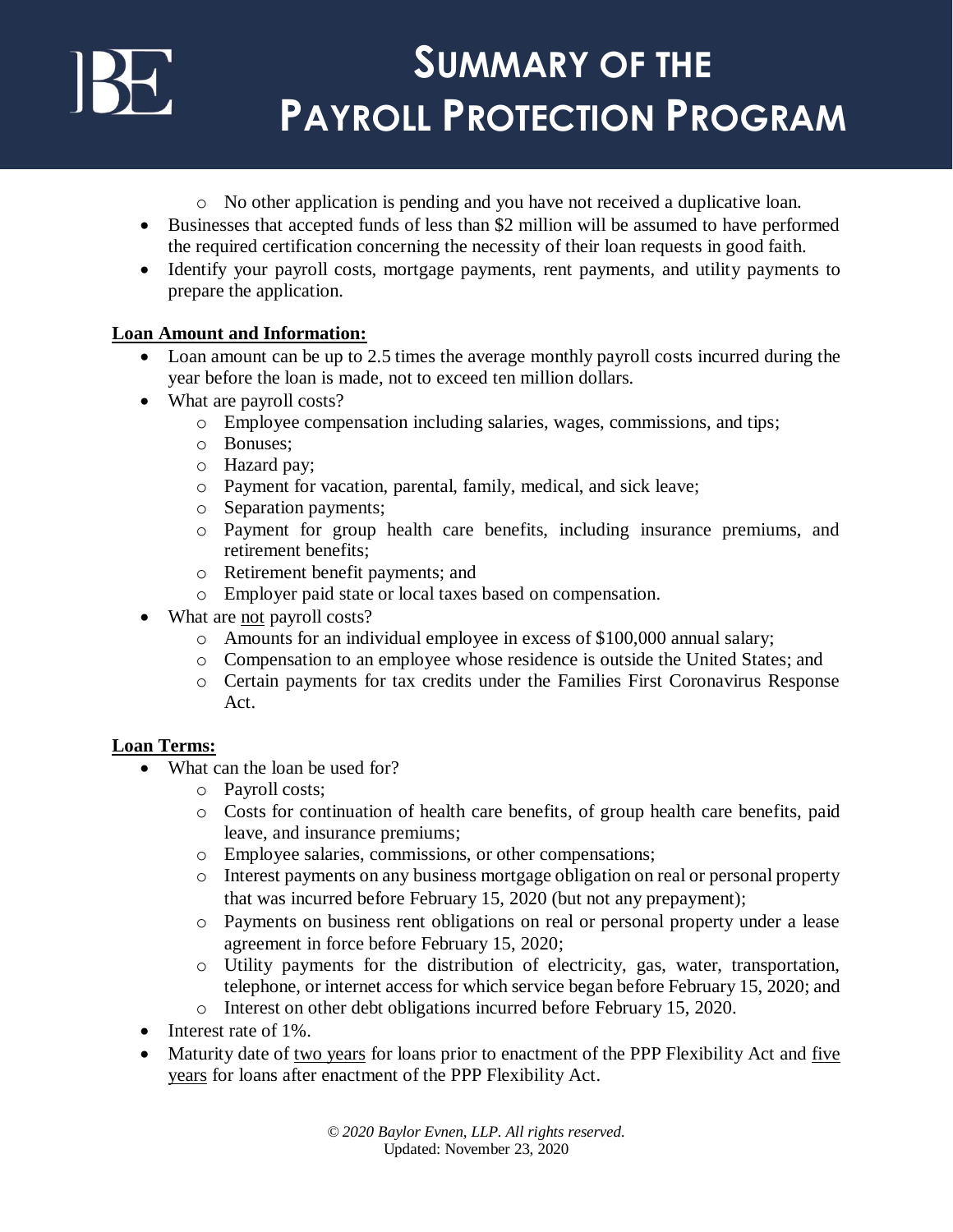• No collateral or personal guarantee requirement.

### **Loan Forgiveness Generally:**

The amount eligible for forgiveness is the sum of the costs incurred and payments made during the 24-week period beginning on the date of the loan origination or the first payroll cycle in the covered period for payroll costs, mortgage interest payment(s), rent payment(s), and utility payments.

- At least 60% of the forgiven amount must have been used for payroll costs (decreased from 75% by the PPP Flexibility Act).
- Loan forgiveness will be reduced if there is a reduction in the number of employees and if you decrease salaries and wages by more than 25%.
	- o These reductions may be mitigated by rehiring employees or eliminating salary and wage reductions by December 31, 2020.
	- o Exemptions may be made if employees reject offers of rehire or restoration of hours. This is discussed further below.
- Any forgiven portion is excluded from taxable income.
- If an eligible recipient fails to apply for forgiveness of a covered loan within 10 months after the last day of the covered period, the eligible recipient must make payments of principal, interest, and fees on the loan beginning on the day that is not earlier than the date that is 10 months after the last day of such covered period.

#### **Payroll Costs Eligible for Forgiveness:**

The term 'covered period' means the period beginning on the date of the origination of a covered loan and ending on the earlier of (1) the date that is 24 weeks after date of origination; or (2) December 31, 2020. Borrowers may seek forgiveness for payroll costs paid or incurred during the covered period or the first day of the first payroll cycle in the covered period (the alternative payroll covered period). The alternative payroll covered period is available for borrowers whose payroll schedule is inconsistent with the covered period.

Payroll costs are "incurred" on the day the employee worked. Payroll costs are "paid" on the day paychecks are distributed. For employees who are not performing work but are still on the borrower's payroll, payroll costs are incurred based on the schedule established by the borrower (typically, each day that the employee would have performed work).

Other eligible payroll costs include the following, so long as they do not exceed an annual salary of \$100,000 as prorated for the covered period:

- salary, wages, and commission payments to furloughed employees;
- bonuses; and
- hazard pay.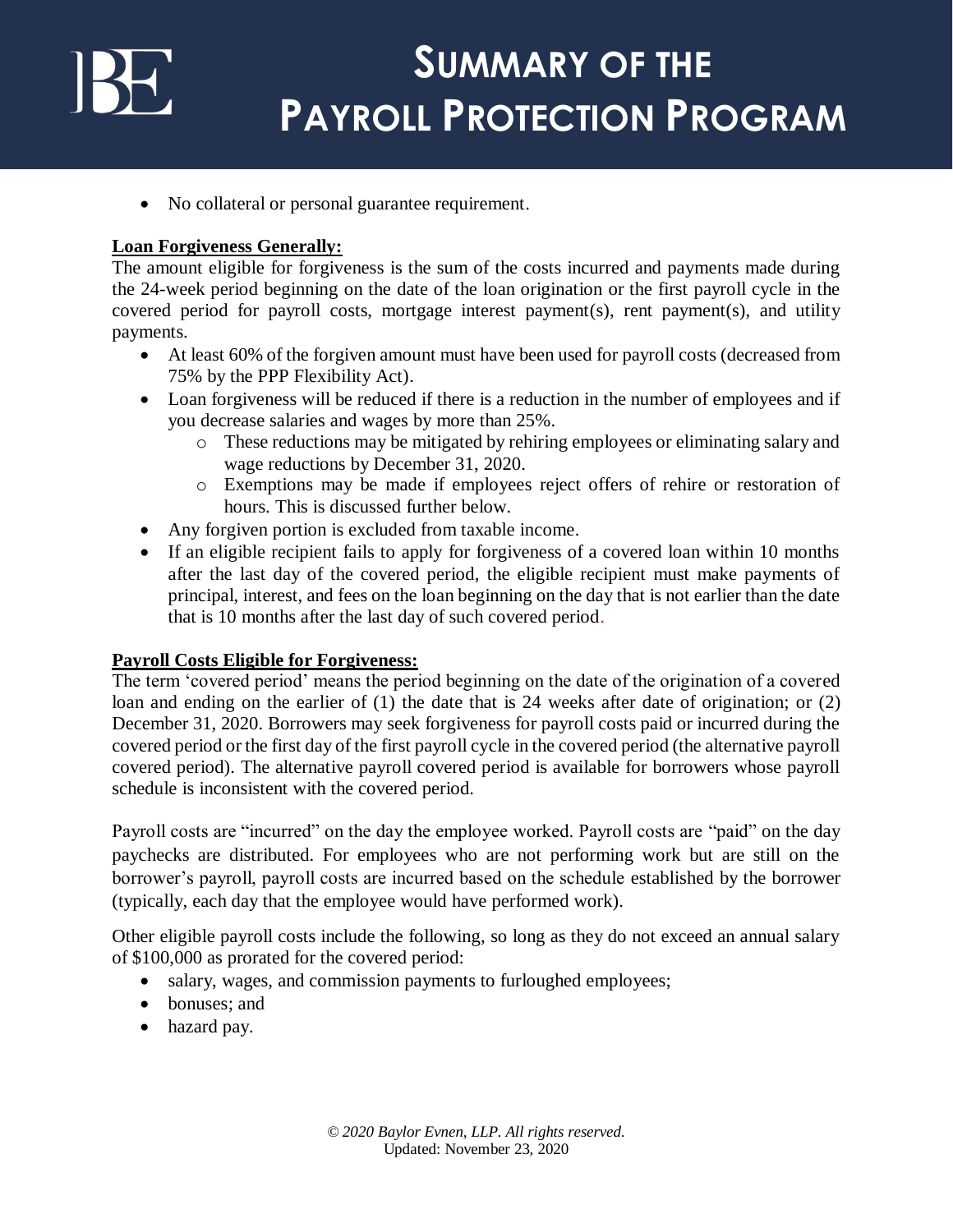### **Non-Payroll Costs Eligible for Forgiveness:**

The following non-payroll costs (which cannot exceed 40% of the loan forgiveness amount) are eligible for loan forgiveness, so long as they were paid during the covered period or incurred during the covered period and paid on or before the next regular billing date (even if the billing date is after the covered period):

- Interest payments on any business mortgage obligation on real or personal property that were incurred before February 15, 2020 (but not any prepayment or payment of principal);
- Payments on business rent obligations on real or personal property under a lease agreement in force before February 15, 2020; and
- Business utility payments for the distribution of electricity, gas, water, transportation, telephone, or internet access for which service began before February 15, 2020.

### **Reductions to Loan Forgiveness Amount:**

Under Section 1106(d)(2) and Section 1106(d)(3) of the CARES Act, certain reductions to a borrower's loan forgiveness amount are required based on reductions in full-time equivalent employees or in employee salary and wages during the covered period, subject to an existing statutory exemption under Section 1106(d)(5) of the CARES Act for borrowers who have rehired employees and restored salary and wage levels by December 31, 2020 (with limitations).

Additionally, both the SBA and the Department of Treasury are adopting a regulatory exemption to the reduction rules for borrowers who have offered to rehire employees or restore employee hours, even if the employees have not accepted. This exemption allows a borrower to exclude any reduction in full-time equivalent employee headcount attributable to an individual employee if:

- the borrower made a good faith, written offer to rehire such employee (or restore the reduced hours of such employee) during the covered period or the alternative payroll covered period;
- the offer was for the same salary or wages and the same number of hours as earned by such employee in the last pay period prior to the separation or reduction in hours;
- the offer was rejected by such employee;
- the borrower has maintained records documenting the offer and its rejection; and
- the borrower informed the applicable state unemployment insurance office of such employee's rejected offer of reemployment within 30 days of the employee's rejection of that offer.

The first interim final rule provides a detailed formula to calculate a borrower's number of fulltime equivalent employees.

The PPP Flexibility Act also provides that during the period beginning on February 15, 2020 and ending on December 31, 2020, the amount of loan forgiveness shall be determined without regard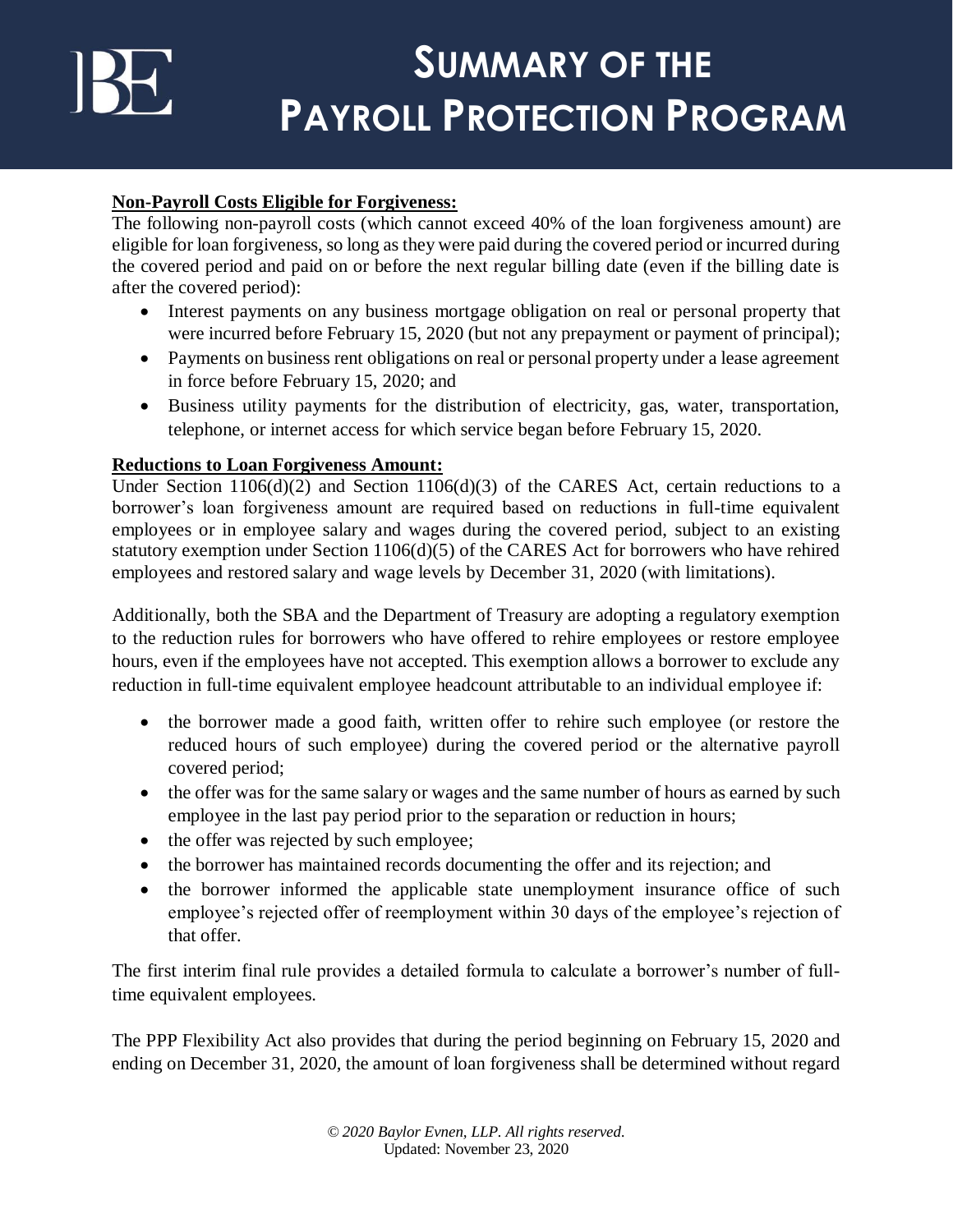to a proportional reduction in the number of full-time equivalent employees if an eligible recipient is able to document the following:

- Inability to rehire individuals who were employees of the eligible recipient on February 15, 2020;
- Inability to hire similarly qualified employees for unfilled positions on or before December 31, 2020; or
- Inability to return to the same level of business activity as such business was operating at before February 15, 2020, due to compliance with requirements established or guidance issued by the Secretary of Health and Human Services, the Director of the Centers for Disease Control and Prevention, or the Occupational Safety and Health Administration during the period beginning on March 1, 2020, and ending December 31, 2020, related to the maintenance of standards for sanitation, social distancing, or any other worker or customer safety requirement related to COVID–19.

### **Loan Forgiveness Process for Applications NOT Reviewed by SBA Prior to the Lender's Decision:**

**Step 1:** The borrower must complete and submit the Loan Forgiveness Application to its lender.

• See Baylor Evnen's [blog post](https://baylorevnen.com/ppp-loan-forgiveness-app-released/) on the Loan Forgiveness Application for more information about application requirements.

**Step 2:** The lender will review the application and make a decision regarding loan forgiveness.

- The lender has 60 days from receipt of a complete application to issue a decision to SBA. o If the lender determines that the borrower is entitled to forgiveness of some or all of the amount applied for, the lender must request payment from SBA at this time.
- A detailed explanation of the lender's review process is contained in the second interim final ruling.

**Step 3:** SBA remits the appropriate forgiveness amount to the lender (plus any interest accrued through the date of payment) no later than 90 days after the lender issues its decision to SBA.

 If the amount remitted to the lender exceeds the remaining principal balance of the PPP loan, the lender must remit the excess amount, including accrued interest, to the borrower.

### **Loan Forgiveness Process for Applications Reviewed by SBA:**

SBA is authorized to review borrower eligibility, loan amounts and use of proceeds, and loan forgiveness amounts. SBA may begin a review of any PPP loan of any size, at any time, under SBA's discretion. Therefore, borrowers must retain loan documentation for six years after the loan is repaid in full or forgiven.

If SBA undertakes such a review, SBA will notify the lender in writing, and the lender must notify the borrower in writing within five business days of receipt. Within five business days of receipt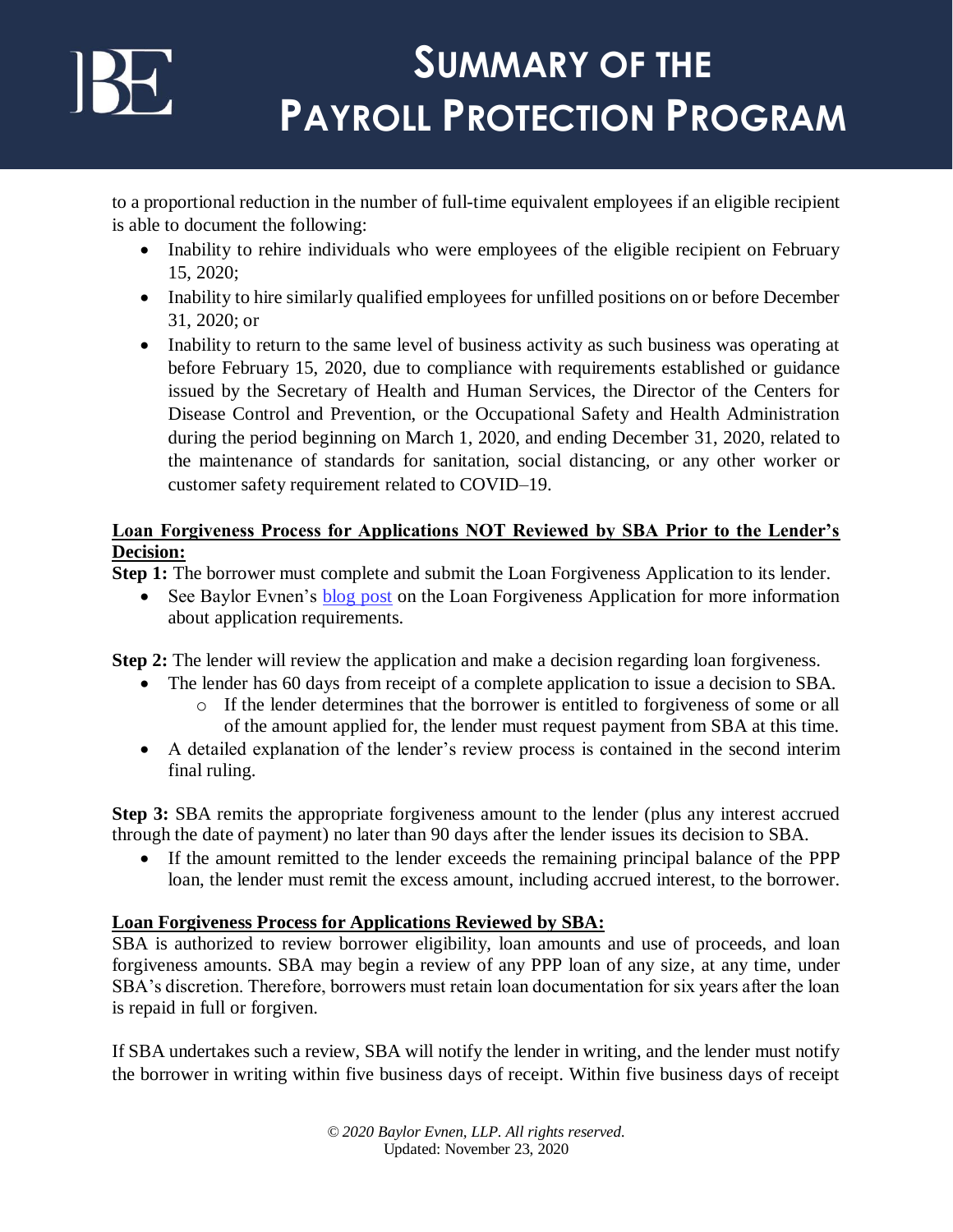of such notice, the lender shall transmit to SBA electronic copies of several documents listed in the second interim final rule.

If SBA has notified the lender a loan review has commenced, the lender shall not approve any application for loan forgiveness for such loan until SBA notifies the lender in writing that SBA has completed its review.

If SBA determines that a borrower is ineligible, the borrower will be responsible for repaying the loan before its maturity date. The borrower will have an opportunity to respond to the inquiry and provide additional information before SBA reaches a final determination. A separate interim final rule will be issued by SBA to establish an appeal process for eligibility decisions.

Additional information regarding potential fees that lenders may or may not incur based on denial by SBA is detailed in the second interim final rule.

### **Impact of the Paycheck Protection Program Flexibility Act on Existing Loans:**

Existing loans will remain at a two-year maturity.

An eligible recipient that received a covered loan before the PPP Flexibility Act may elect to still have the 8-week period apply instead of the 24-week covered period.

Baylor Evnen's synopsis and link to the Paycheck Protection Program Loan Forgiveness Application is available [here.](https://baylorevnen.com/ppp-loan-forgiveness-app-released/) Please visit our Firm [blog](https://baylorevnen.com/blog/) for the most recent updates regarding COVID-19 and our updated list of [Coronavirus Resources.](https://baylorevnen.com/wp-content/uploads/2020/04/Coronavirus-Resources-as-of-5.20.20.pdf)

- **[IRS Revised Rule 2020-27](https://www.irs.gov/pub/irs-drop/rr-20-27.pdf)**
- **Dept. [of Treasury Website](https://home.treasury.gov/cares)**
- **SBA [Website](https://www.sba.gov/funding-programs/loans/paycheck-protection-program)**
- **SBA PPP [FAQs](https://www.sba.gov/sites/default/files/2020-05/Paycheck-Protection-Program-Frequently-Asked-Questions_05%2027%2020.pdf)**(as of 5/27/20)
- **SBA and Dept. of the Treasury PPP [Loan Forgiveness Application Press Release](https://www.sba.gov/about-sba/sba-newsroom/press-releases-media-advisories/sba-and-treasury-release-paycheck-protection-program-loan-forgiveness-application)**
- **SBA and Dept. [of the Treasury PPP Forgiveness Application](https://www.sba.gov/document/sba-form--paycheck-protection-program-loan-forgiveness-application)**
- **[Interim Final Rule on PPP Loan Forgiveness Requirements](https://home.treasury.gov/system/files/136/PPP-IFR-Loan-Forgiveness.pdf)**
- **Interim Final Rule on PPP [Loan Review Procedures and Related Borrower and](https://home.treasury.gov/system/files/136/PPP-IFR-SBA-Loan-Review-Procedures-and-Related-Borrower-and-Lender-Responsibilities.pdf)  [Lender Responsibilities](https://home.treasury.gov/system/files/136/PPP-IFR-SBA-Loan-Review-Procedures-and-Related-Borrower-and-Lender-Responsibilities.pdf)**

*The information in this publication has been prepared by Baylor Evnen, LLP for general informational purposes only. It is not intended to be legal advice or a substitute for legal counsel on any subject matter. You should not act or refrain from acting on the basis of any information provided in this document without consulting an attorney for legal advice based on the particular facts and circumstances of your individual situation.*